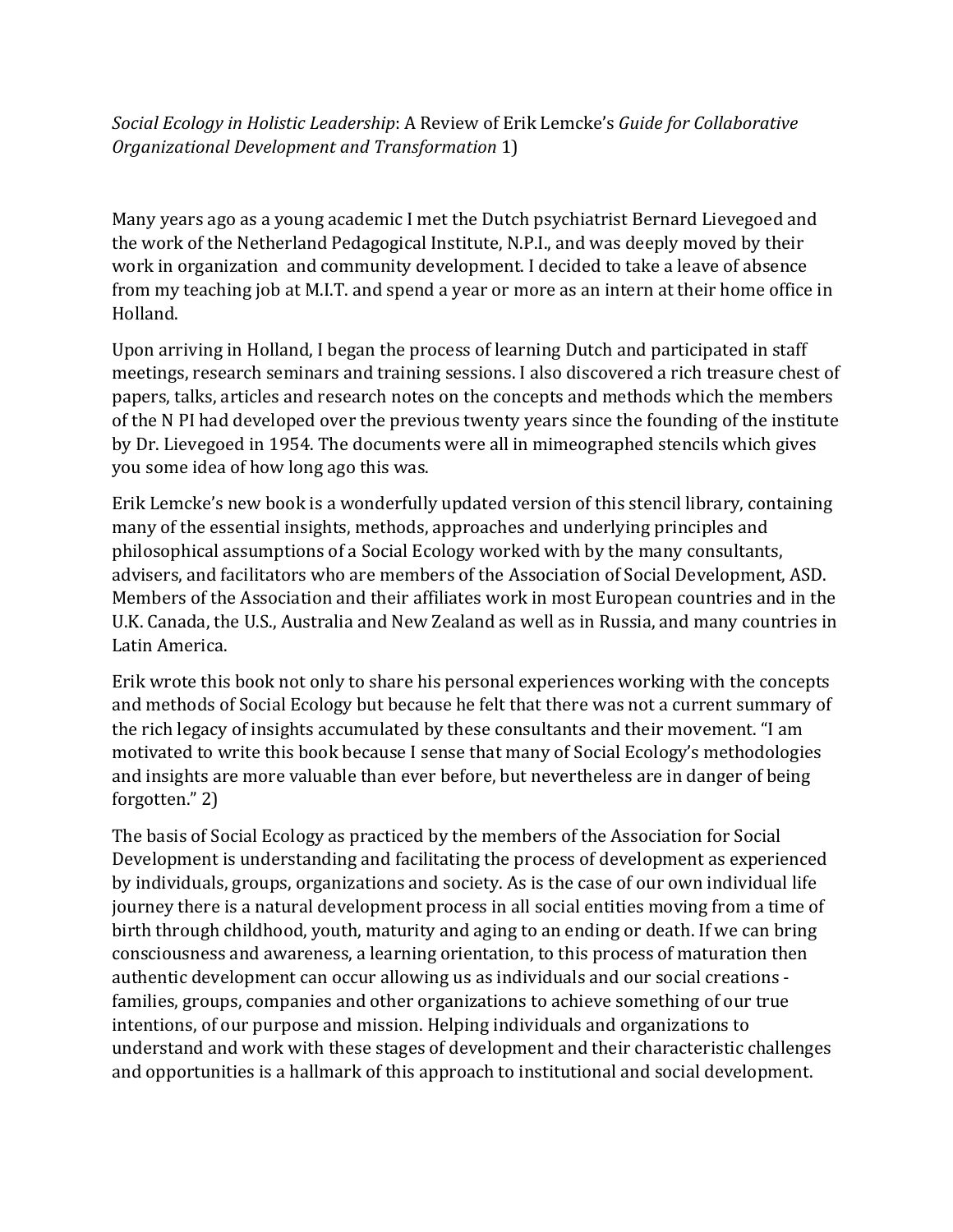A second foundational concept of this approach to personal, group and organization development is that of threefolding: just as we have a body, soul and spirit so do groups and organizations as expressed in their cultural and value system (spirit), their relational system (soul), and their economic and technological system (body). I have found it helpful in working with organizations to ask how is your dialogue with the spirit (values, mission, purpose), with people (customers, suppliers, co-workers), and with the earth (finances, resources, economy) as this gives a general picture of strengths and weaknesses and offers a foundation for further inquiry and work on transformation.

These foundational concepts are dealt with in the beginning of the book which then moves to describe three basic capacities which the advisor and facilitator needs to master in order to be helpful to their clients: the art of asking meaningful questions, the art of listening and observation, and the art of review, of looking back in order to learn.

Part 2 of the book explores collaborative processes to improve group functioning and team-work, including functions of group leadership and the challenges of healthy team development. A significant aspect of working groups in organizations is the challenge of forming judgements and making decisions together. Here Erik gives a detailed description of a process developed by Lex Bos, one of Lievegoed's early colleagues, called Dynamic Judgement Building, which can be used to deepen and improve collaborative decisionmaking. The exploration of judgment-forming and decision-making constitutes Part 3 of the book and together with Part 2 will be of great interest to facilitators and coaches.

Part 4 constitutes the heart of the book as it deals with organizational change processes, leadership and conflict resolution. Of particular interest is the section called "seamarks" which would be better described as navigational aids in starting initiatives, also described in some detail by myself and Tyno Voors in *Vision in Action: Working with Soul and Spirit in Small Organizations*.3) The subsection on organizational change processes includes a very useful description of the phases of organization development, organizational change models and strategies and a short section on the learning organization. This is followed by a description of a U-Procedure used in change processes also worked with by Otto Scharmer in his work on Presencing and Theory -U.4) The discussion of social ecological approaches to leadership and the concept of horizontal and sustainable leadership is then discussed.

Drawing on the work of the Austrian organization development consultant and author Fritz Glasl, one of the founding members of the ASD, the last section of Part 4 contains a very useful although condensed approach to conflict resolution work. Part 5 of the book, prior to the brief conclusion, focuses on Personal Leadership and Inner Development with a fine section on meditation which draws extensively on Arthur Zajonc's insightful work, *Meditation as Contemplative Inquiry*, followed by a brief introduction to consciously working with our individual biography.5))

The book consciously links the approach to Social Ecology practiced by the members of the ASD to the spiritual legacy of Rudolf Steiner, the Austrian philosopher and spiritual teacher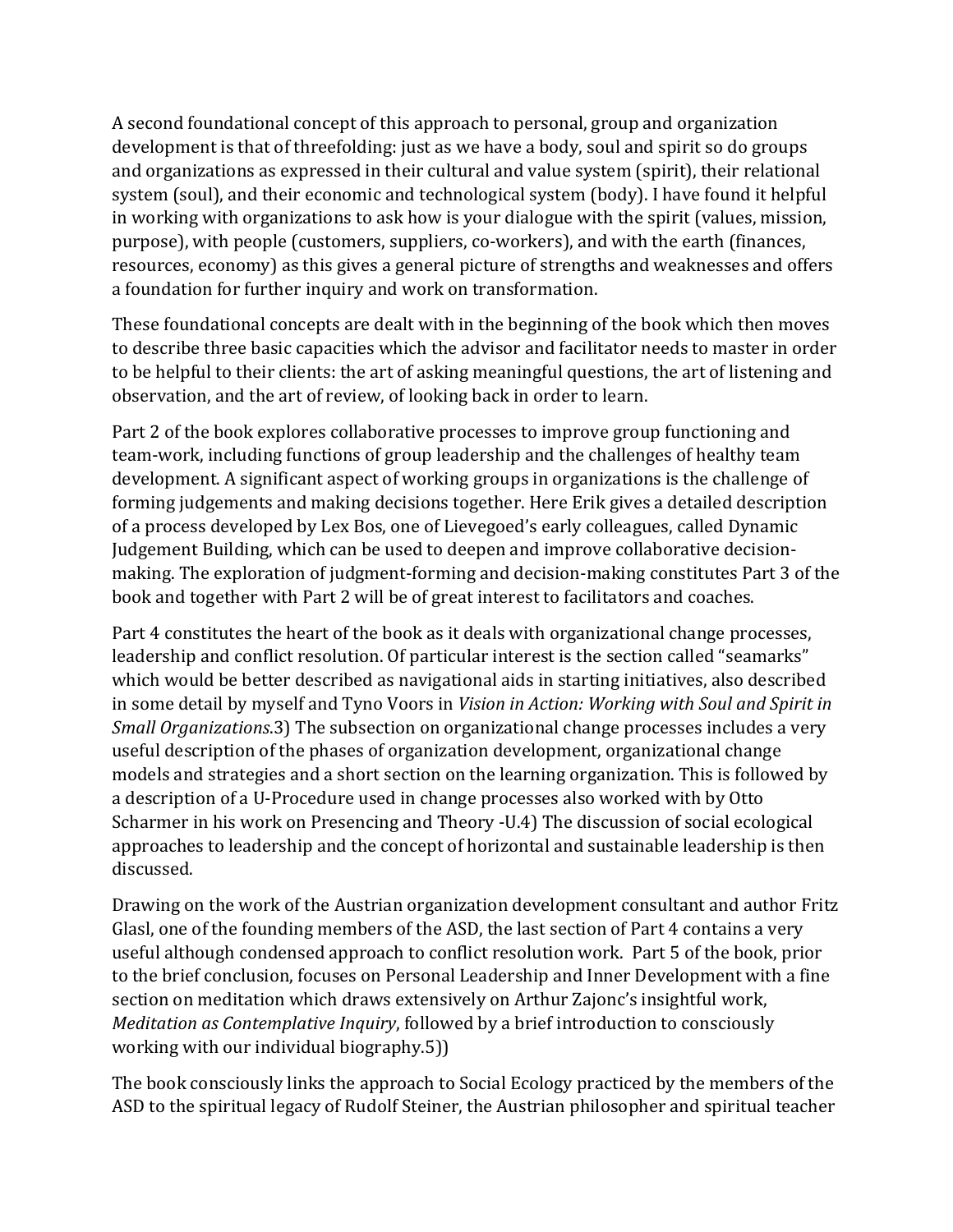and the founder of Anthroposophy and Waldorf education. The extensive Appendix, which is almost as long as the text of the book itself, contains a brief description of Steiner's work and provides many examples of the working methods and seminar designs used by Erik Lemcke and his Scandinavian colleagues.

As the book is really a guide and workbook, rather than an in-depth presentation of particular perspectives and methods, it will be of most use to practicing consultants, trainers and facilitators who already have a wealth of experience from which to assess its value for their work. I highly recommend the book and have added a list of resources in English for readers who want to deepen their understanding of this unique spiritually based approach to Social Ecology and social healing pioneered by Bernard Lievegoed and his co-workers at the Netherlands Pedagogical Institute,(NPI)6)

Christopher Schaefer Ph.D, Great Barrington, Mass.

Notes:

- 1) Erik Lemcke, *Social Ecology in Holistic Leadership, A Guide for Collaborative Organizational Development and Transformation, Emerald Publishing, Bingley, U.K.* 2021
- 2) Lemcke, p.xxv
- 3) Christopher Schaefer and Tyno Voors, *Vision in Action: Working with Soul and Spirit in Small Organizations, Steiner Books, Hudson, N.Y. 1996, pp.59-101*
- 4) See C.Otto Scharmer, *Theory U: Leading from the Future as it Emerges*, The Society for Organizational Learning, Cambridge, Mass. 2007. Also *The Essentials of Theory U: Core Principles and Applications*; Berrett-Koehler, Oakland CA, 2017
- 5) Arthur Zajonc, *Meditation as Contemplative Inquiry:* When *Knowing Becomes Love*, Steiner Books, Great Barrington, Mass. 2009
- 6) Resource List of Relevant Materials in English working with these ideas:

Adrian Bekman, *The Horizontal Leadership Book*, Alert Verlag, Berlin, 2010

Steve Briault, *The Mystery of Meeting: Relationships as a Path of Discovery*, Sophia Books, Forest Row, U.K. 2010

Fritz Glasl, *Confronting Conflict: A First-Aid Kit for Handling Conflict*, Hawthorn Press, Stroud, U.K. 1999

Alan Kaplan, *Development Practitioners and Social Process: Artists of the Invisible*, Pluto Press, London, 2002

Martin Large, *Social Ecology: Exploring Post-Industrial Society*, Hawthorne Press, Stroud, U.K. 1981

Martin Large and Steve Briault, *Free, Equal and Mutual: Rebalancing Society for the* Common Good, Hawthorn Press, Stroud, U.K. 2018